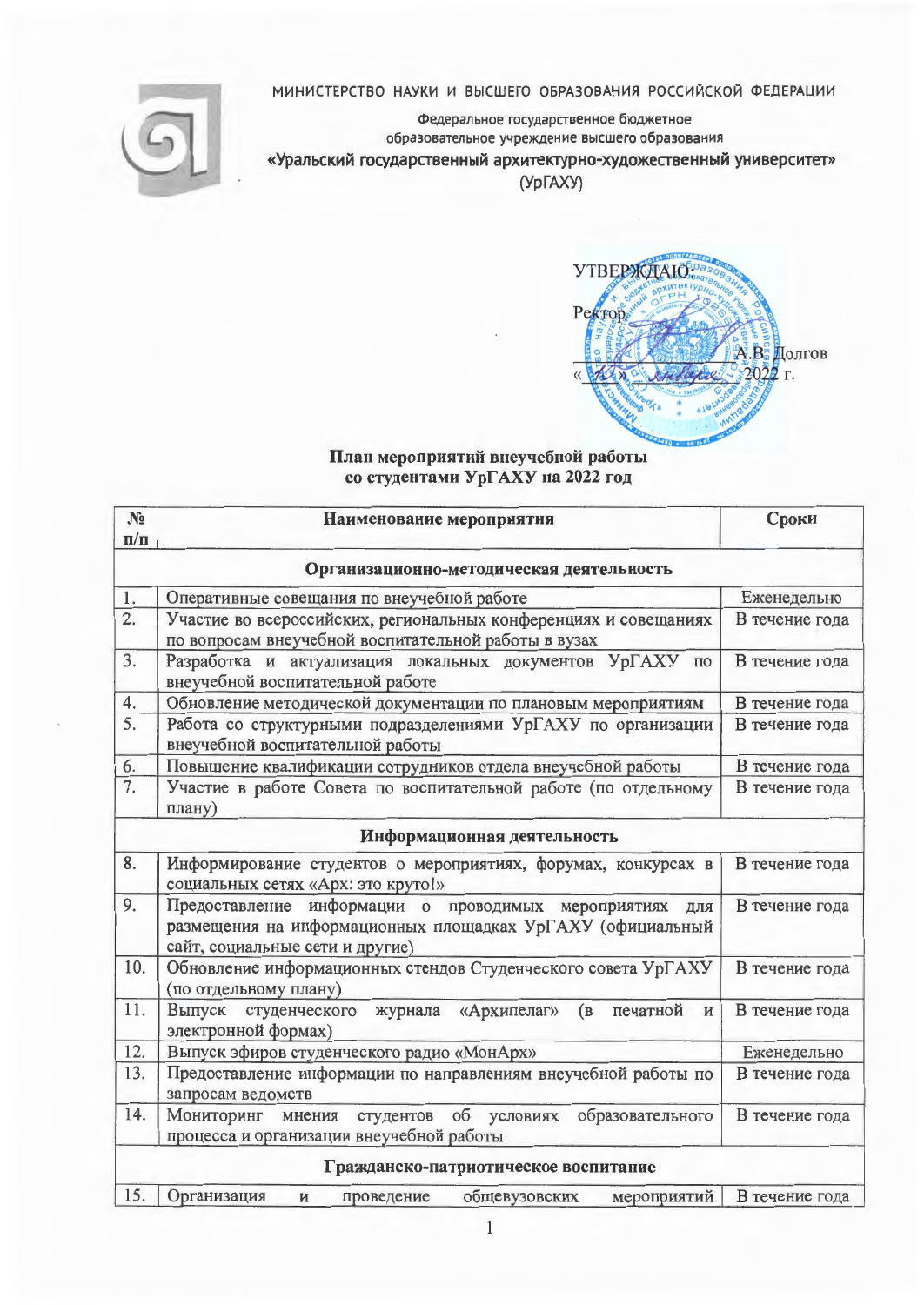|                                     | патриотической направленности, в том числе посещение музеев и<br>выставок                                                                                               |                    |  |
|-------------------------------------|-------------------------------------------------------------------------------------------------------------------------------------------------------------------------|--------------------|--|
| 16.                                 | экскурсионно-краеведческого<br>«Создавая,<br>Реализация<br>проекта<br>сохраним» (по отдельному плану)                                                                   | В течение года     |  |
| 17.                                 | Проведение общевузовских мероприятий и участие в областных и<br>городских событиях, посвященных годовщине Победы в Великой<br>Отечественной войне (по отдельному плану) | В течение года     |  |
| 18.                                 | Участие в региональных и городских акциях, посвященных памятным                                                                                                         | В течение года     |  |
|                                     | датам:                                                                                                                                                                  |                    |  |
|                                     | Свеча Памяти (8 мая; 22 июня)<br>$\qquad \qquad -$                                                                                                                      |                    |  |
|                                     | День Победы (9 мая)<br>$\overline{\phantom{0}}$                                                                                                                         |                    |  |
|                                     | День России (12 июня)                                                                                                                                                   |                    |  |
|                                     | День государственного флага Российской Федерации (22 августа)<br>День народного единства (4 ноября) и другие                                                            |                    |  |
| 19.                                 | —<br>Участие в корпоративных мероприятиях УрГАХУ, приуроченных к                                                                                                        | В течение года     |  |
|                                     | профессиональным<br>знаменательным<br>датам<br>И<br>праздникам<br>(n)                                                                                                   |                    |  |
|                                     | отдельному плану):                                                                                                                                                      |                    |  |
|                                     | День ювелира (31 января)<br>-                                                                                                                                           |                    |  |
|                                     | День графического дизайнера (27 апреля)<br>$\overbrace{\phantom{12322111}}$                                                                                             |                    |  |
|                                     | День промышленного дизайнера (29 июня)<br>$\overline{\phantom{0}}$                                                                                                      |                    |  |
|                                     | Всемирный день архитектуры (5 октября)<br>$\overline{\phantom{m}}$                                                                                                      |                    |  |
|                                     | Всемирный день градостроительства (8 ноября)<br>$\overline{\phantom{0}}$                                                                                                |                    |  |
|                                     | День преподавателя высшей школы (19 ноября)                                                                                                                             |                    |  |
|                                     | Международный день художника (8 декабря) и другие                                                                                                                       |                    |  |
|                                     | Студенческое самоуправление                                                                                                                                             |                    |  |
| 20.                                 | Обеспечение участия студентов во всероссийских, региональных и<br>межвузовских конкурсах, акциях, фестивалях, форумах, школах                                           | В течение года     |  |
| 21.                                 | Проведение собраний Президиума Студенческого совета УрГАХУ                                                                                                              | Еженедельно        |  |
| 22.                                 | Проведение общих старостатов. Участие в старостатах институтов и                                                                                                        | Ежемесячно         |  |
|                                     | факультета (по согласованию)                                                                                                                                            |                    |  |
| 23.                                 | Проведение студенческой недели                                                                                                                                          | Февраль            |  |
| 24.                                 | Проведение выездной Школы студенческого актива                                                                                                                          | Март               |  |
| 25.                                 | Организация и проведение конкурсной программы Слета лучших арх-<br>групп                                                                                                | Апрель             |  |
| 26.                                 | Проведение отчетно-выборной студенческой конференции                                                                                                                    | Осенний<br>семестр |  |
| 27.                                 | Содействие в проведении мероприятий и социально-значимых акций                                                                                                          | В течение года     |  |
|                                     | Студенческого совета УрГАХУ и студенческих советов общежитий                                                                                                            |                    |  |
|                                     | (по отдельному плану)                                                                                                                                                   |                    |  |
|                                     | Волонтерская деятельность                                                                                                                                               |                    |  |
| 28.                                 | Участие в Днях открытых дверей                                                                                                                                          | Март, ноябрь       |  |
| 29.                                 | Участие в международных, российских, региональных и городских<br>событийных мероприятиях (по согласованию)                                                              | В течение года     |  |
| 30.                                 | УрГАХУ,<br>Участие<br>мероприятиях, посвященных<br>50-летию<br>$\, {\bf B}$                                                                                             | В течение года     |  |
|                                     | конференциях, форумах, конкурсах, выставках, профориентационных                                                                                                         |                    |  |
|                                     | акциях и иных социально-значимых мероприятиях УрГАХУ (по<br>согласованию)                                                                                               |                    |  |
| Содействие адаптации первокурсников |                                                                                                                                                                         |                    |  |
| 31.                                 | Обучение студентов-кураторов первокурсников                                                                                                                             | Апрель-август      |  |
| 32.                                 | Выпуск Памятки первокурсника УрГАХУ                                                                                                                                     | Август             |  |
| 33.                                 | Организация и проведение выездного спортивно-оздоровительного                                                                                                           | Сентябрь           |  |
|                                     | мероприятия для первокурсников «Вечное лето»                                                                                                                            |                    |  |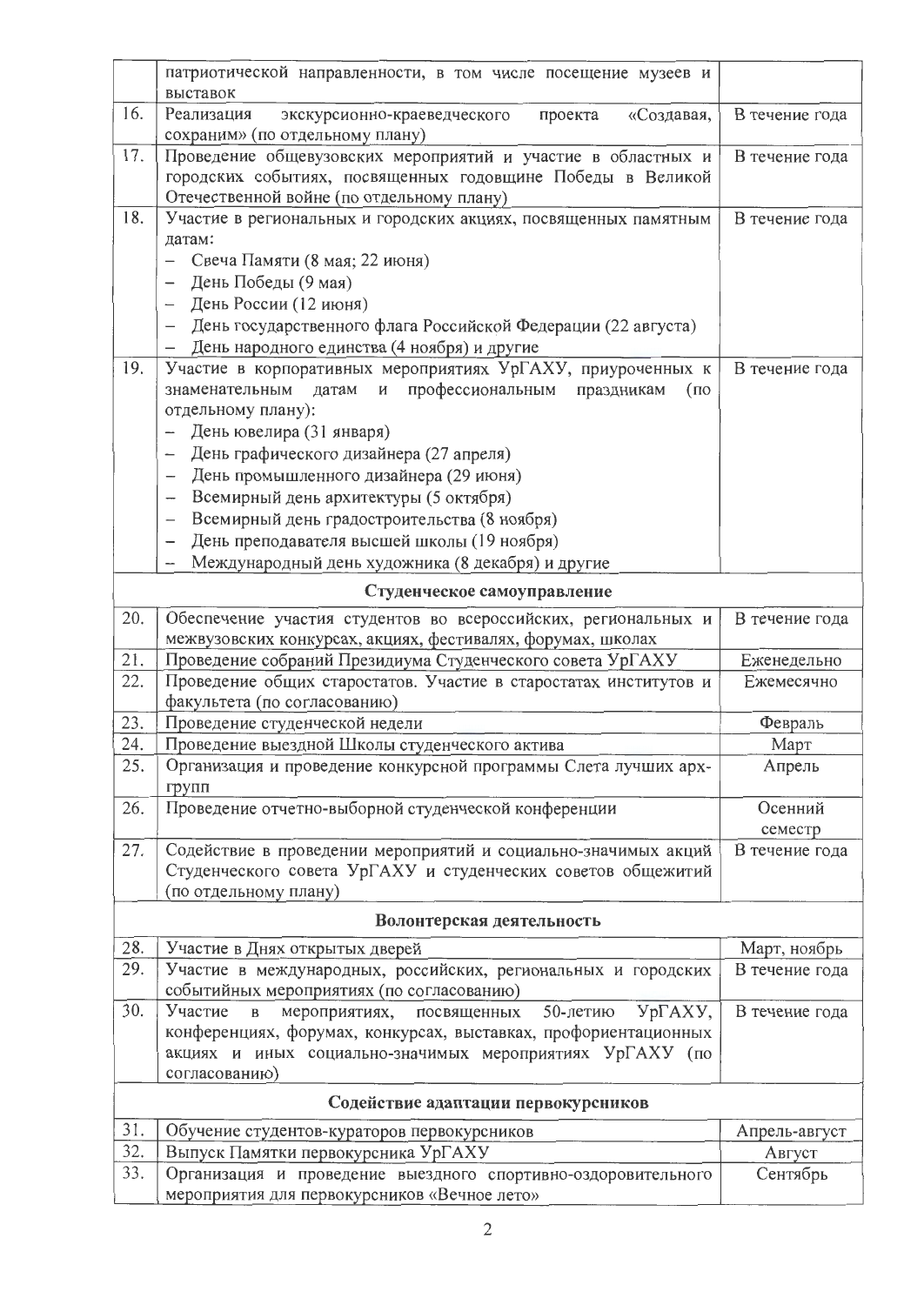| 34. | Проведение организационных собраний кураторов первокурсников                                                                             | Осенний                   |
|-----|------------------------------------------------------------------------------------------------------------------------------------------|---------------------------|
| 35. | (по отдельному плану)<br>Содействие в работе кураторов-преподавателей академических групп                                                | семестр<br>В течение года |
|     | (индивидуальная работа, организация и проведение круглых столов,                                                                         |                           |
|     | совещаний и другое)                                                                                                                      |                           |
|     |                                                                                                                                          |                           |
|     | Культурно-массовая работа                                                                                                                |                           |
| 36. | Организация и проведение выставки свободного творчества студентов,                                                                       | Февраль                   |
|     | посвященной 50-летию УрГАХУ                                                                                                              |                           |
| 37. | Организация и проведение экскурсии по объектам, реализованных                                                                            | Май                       |
|     | выпускниками и преподавателями УрГАХУ                                                                                                    |                           |
| 38. | Участие в международном проекте «Ночь музеев-2022»                                                                                       | Май                       |
| 39. | Участие студентов в мероприятии «Маевка», посвященному 50-летию                                                                          | Май                       |
|     | <b>YprAXY</b>                                                                                                                            |                           |
| 40. | Организация и проведение торжественного приема выпускников 2022                                                                          | Июль                      |
| 41. | года, принимавших участие в общественной работе УрГАХУ<br>выездной<br>экскурсионной<br>культурно-массовой<br>$\mathbf{H}$<br>Организация | Июль-август               |
|     | программы летних каникул студентов УрГАХУ                                                                                                |                           |
| 42. | Организация<br>проведение<br>посвящения<br>И<br>торжественного<br>$\, {\bf B}$                                                           | Сентябрь                  |
|     | первокурсники УрГАХУ                                                                                                                     |                           |
| 43. | Организация и проведение выставки студенческих работ «Про лето»                                                                          | Октябрь                   |
| 44. | Студенческий праздник, посвященный 50-летию УрГАХУ                                                                                       | Октябрь-ноябрь            |
| 45. | Дебюта<br>конкурсной<br>Организация<br>проведение<br>программы<br>И                                                                      | Осенний                   |
|     | первокурсников                                                                                                                           | семестр                   |
| 46. | $Yp\Gamma A XY$<br>учреждений<br>Посещение<br>студентами<br>культуры                                                                     | В течение года            |
|     | г. Екатеринбурга и Свердловской области                                                                                                  |                           |
| 47. | Содействие в организации<br>и проведении культурно-массовых                                                                              | В течение года            |
|     | мероприятий и акций Студенческого совета УрГАХУ к праздничным<br>датам (День студента, День защитника Отечества, Международный           |                           |
|     | женский день, Новый год и другие)                                                                                                        |                           |
| 48. | Участие студентов во всероссийских, региональных и межвузовских                                                                          | В течение года            |
|     | творческих фестивалях и конкурсах, в том числе в региональном                                                                            |                           |
|     | «Уральская студенческая<br>межвузовском<br>фестивале<br>весна»<br>и                                                                      |                           |
|     | всероссийском фестивале «Российская студенческая весна»                                                                                  |                           |
| 49. | Организация и проведение серии игр «Что? Где? Когда?» и других                                                                           | В течение года            |
|     | интеллектуальных игр                                                                                                                     |                           |
| 50. | Работа творческих коллективов и клубов (по отдельному плану):                                                                            | В течение года            |
|     | танцевальная студия «Ультрамарин»;                                                                                                       |                           |
|     | студия эстрадного вокала «Архимедиа»;<br>$\overline{\phantom{0}}$                                                                        |                           |
|     | литературная студия «АрхиДар»;<br>$\overline{\phantom{m}}$                                                                               |                           |
|     | киноклуб;                                                                                                                                |                           |
|     | фотоклуб и других                                                                                                                        |                           |
|     | Физкультурно-спортивная и оздоровительная работа                                                                                         |                           |
| 51. | Реализация оздоровительного проекта «АРХ на воде»                                                                                        | В течение года            |
| 52. | Организация туристических походов и иных видов активного отдыха                                                                          | В течение года            |
|     | студентов УрГАХУ (по отдельному плану)                                                                                                   |                           |
| 53. | «Йога<br>Организация<br>физкультурно-оздоровительных<br>занятий<br>$\mathbf{B}$                                                          | В течение года            |
|     | гамаках»                                                                                                                                 |                           |
| 54. | Содействие в организации и проведении физкультурно-спортивных и                                                                          | В течение года            |
|     | оздоровительных мероприятий Студенческого совета УрГАХУ и                                                                                |                           |
| 55. | кафедры физкультуры и спорта                                                                                                             |                           |
|     | Содействие в проведении Универсиады, посвященной 50-летию<br><b>YpFAXY</b>                                                               | В течение года            |
|     |                                                                                                                                          |                           |